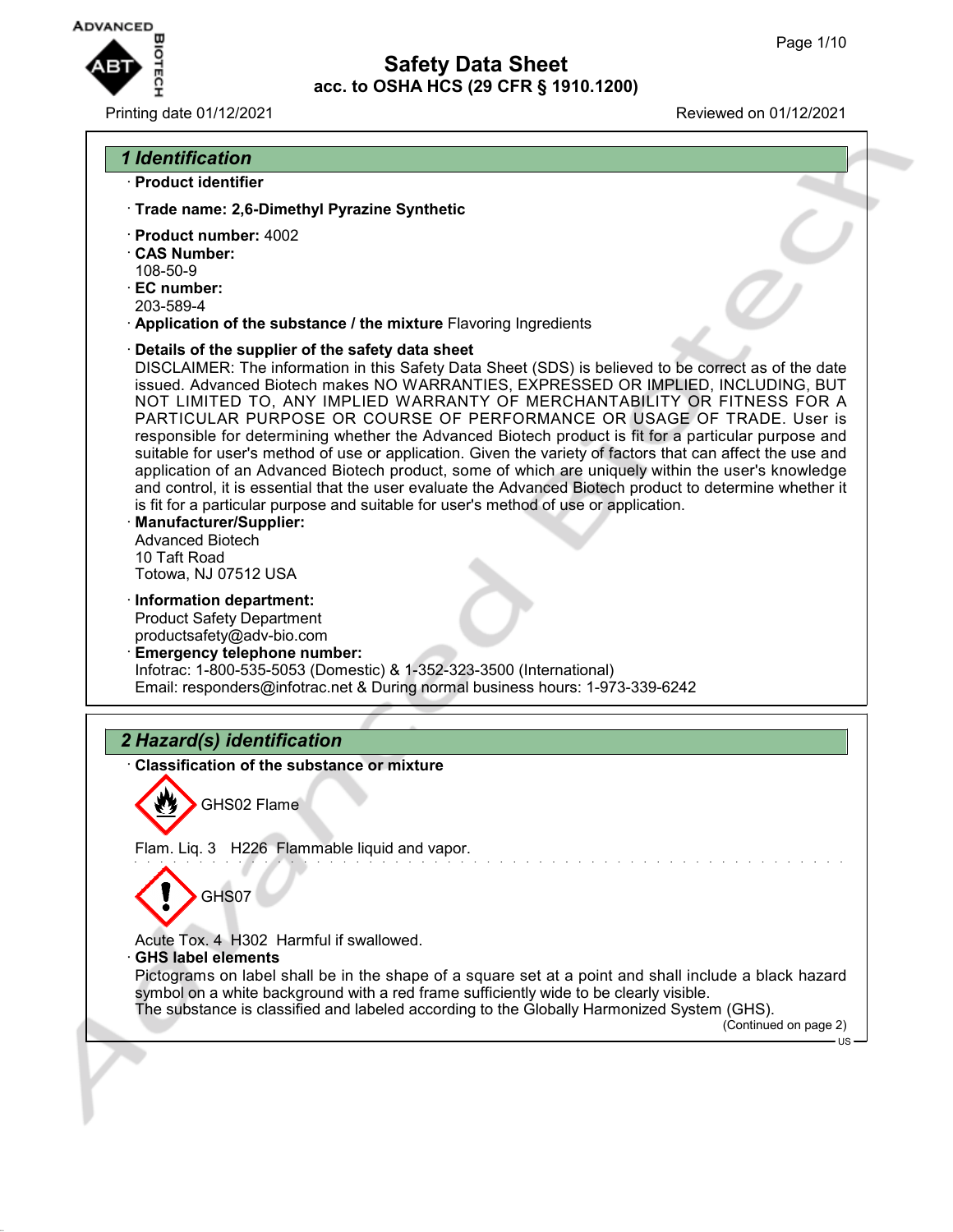

Printing date 01/12/2021 Reviewed on 01/12/2021



**Safety Data Sheet acc. to OSHA HCS (29 CFR § 1910.1200)**

- · **Chemical characterization: Substances**
- · **CAS No. Description**
- 108-50-9 2,6-Dimethylpyrazine
- · **Identification number(s)**
- · **EC number:** 203-589-4

(Continued on page 3)

US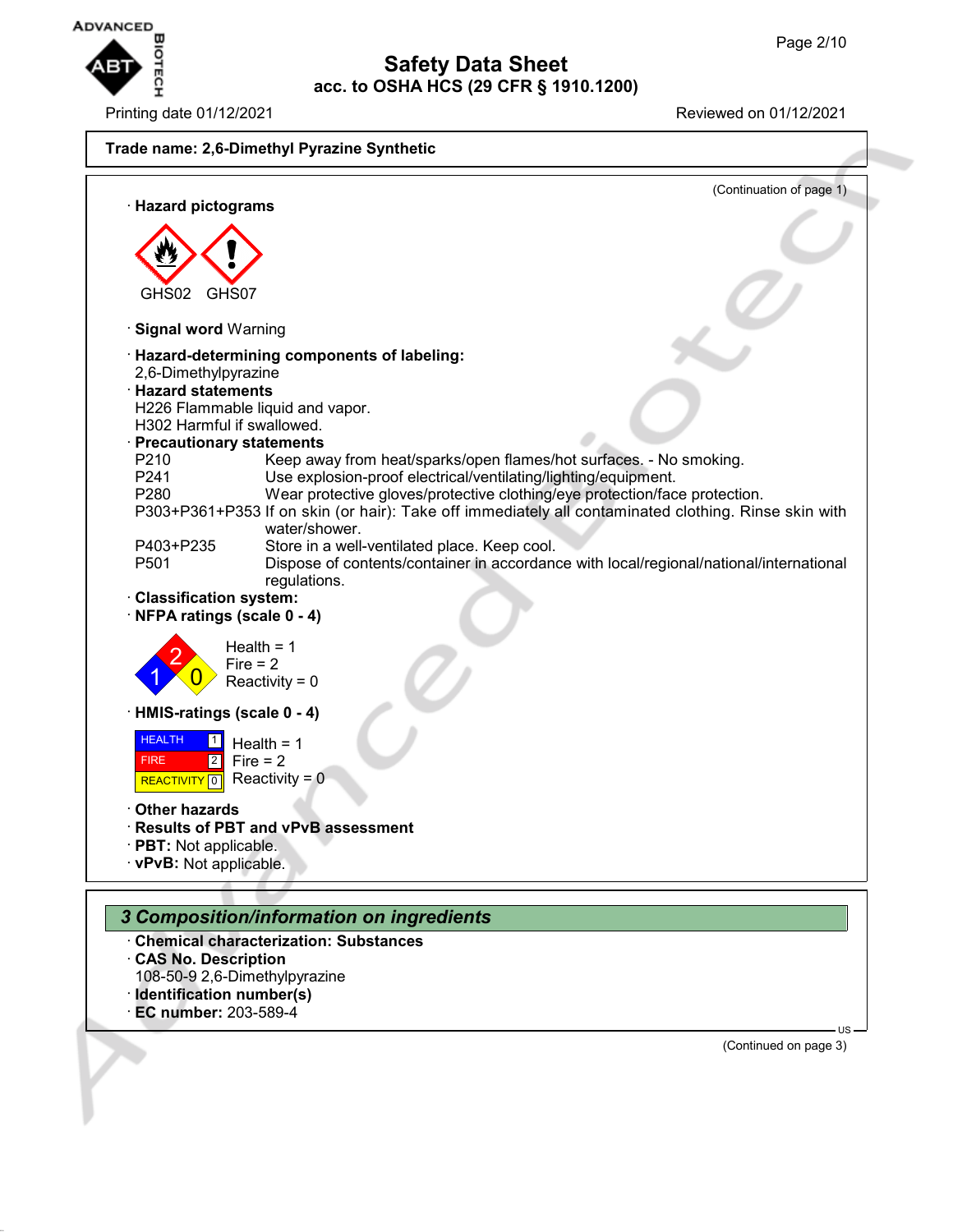

#### Printing date 01/12/2021 Reviewed on 01/12/2021

#### **Trade name: 2,6-Dimethyl Pyrazine Synthetic**

(Continuation of page 2)

#### *4 First-aid measures*

- · **Description of first aid measures**
- · **General information:**
	- Immediately remove any clothing soiled by the product.

Symptoms of poisoning may even occur after several hours; therefore medical observation for at least 48 hours after the accident.

- · **After inhalation:** Supply fresh air; consult doctor in case of complaints.
- · **After skin contact:** Immediately rinse with water.
- · **After eye contact:** Rinse opened eye for several minutes under running water.
- · **After swallowing:** Immediately call a doctor.
- · **Information for doctor:**
- · **Most important symptoms and effects, both acute and delayed** No further relevant information available.
- · **Indication of any immediate medical attention and special treatment needed** No further relevant information available.

#### *5 Fire-fighting measures*

- · **Extinguishing media**
- · **Suitable extinguishing agents:** CO2, extinguishing powder or water spray. Fight larger fires with water spray or alcohol resistant foam.
- · **Special hazards arising from the substance or mixture** No further relevant information available.
- · **Advice for firefighters**
- · **Protective equipment:** No special measures required.
- · **Additional information**

Cool endangered receptacles with water spray.

Collect contaminated fire fighting water separately. It must not enter the sewage system.

#### *6 Accidental release measures*

- · **Personal precautions, protective equipment and emergency procedures** Wear protective equipment. Keep unprotected persons away.
- · **Environmental precautions:** Do not allow to enter sewers/ surface or ground water.
- · **Methods and material for containment and cleaning up:** Dispose contaminated material as waste according to item 13. Ensure adequate ventilation.
- · **Reference to other sections** See Section 7 for information on safe handling. See Section 8 for information on personal protection equipment.
- 
- See Section 13 for disposal information.
- · **Protective Action Criteria for Chemicals**
- · **PAC-1:**

Substance is not listed.

· **PAC-2:**

Substance is not listed.

(Continued on page 4)

US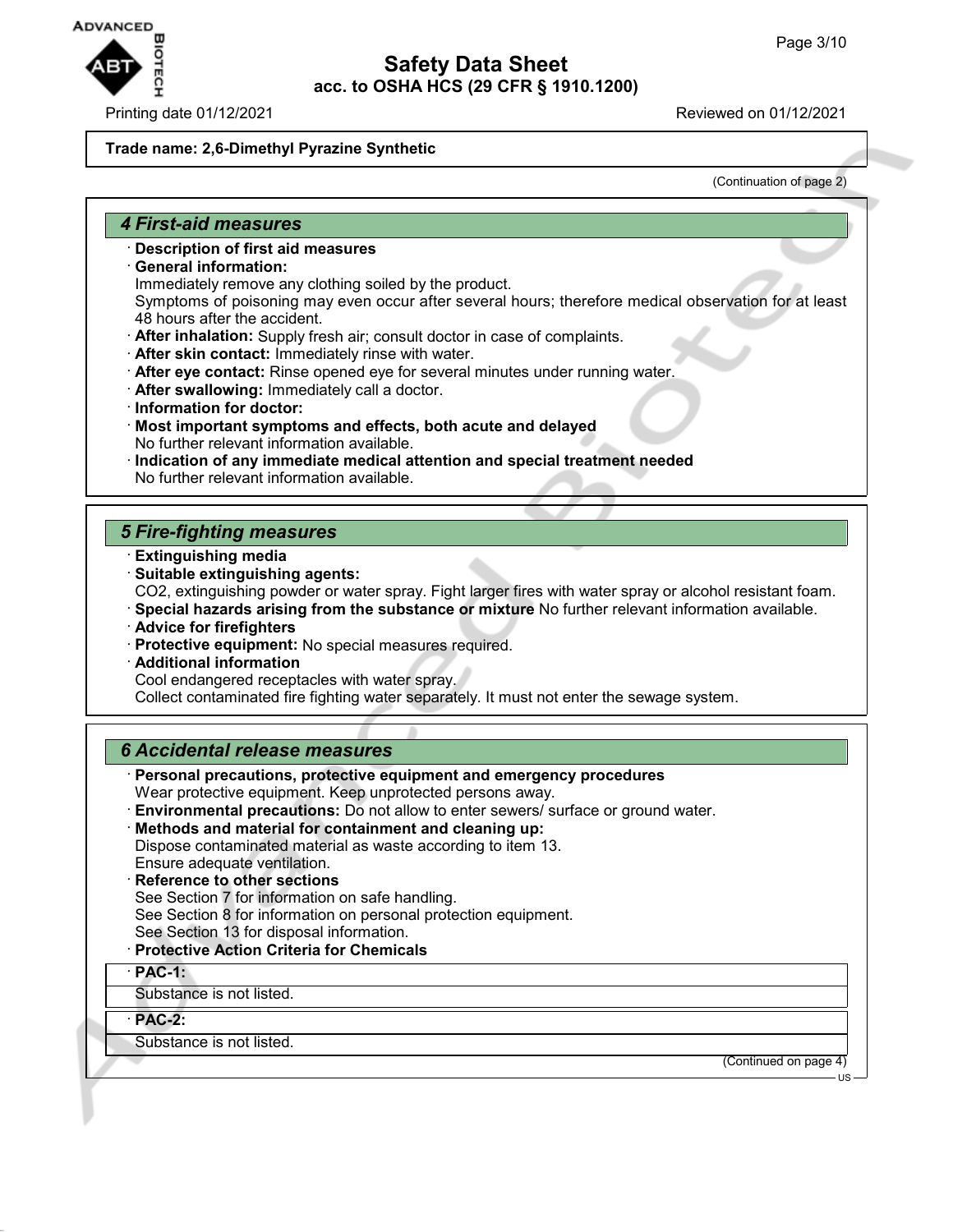

#### Printing date 01/12/2021 Reviewed on 01/12/2021

(Continuation of page 3)

#### **Trade name: 2,6-Dimethyl Pyrazine Synthetic**

#### · **PAC-3:**

Substance is not listed.

# *7 Handling and storage*

- · **Handling:**
- · **Precautions for safe handling** No special precautions are necessary if used correctly. · **Information about protection against explosions and fires:** Keep ignition sources away - Do not smoke.
- Protect against electrostatic charges.
- · **Conditions for safe storage, including any incompatibilities**
- · **Storage:**
- · **Requirements to be met by storerooms and receptacles:** No special requirements.
- Please refer to product specification for product storage requirements.
- · **Information about storage in one common storage facility:** Not required.
- · **Further information about storage conditions:** Keep receptacle tightly sealed.
- · **Specific end use(s)** No further relevant information available.

#### *8 Exposure controls/personal protection*

· **Additional information about design of technical systems:** No further data; see item 7.

- · **Control parameters**
- · **Components with limit values that require monitoring at the workplace:** Not required.
- · **Additional information:** The lists that were valid during the creation were used as a basis.
- · **Exposure controls**
- · **Personal protective equipment:**
- · **General protective and hygienic measures:** Keep away from foodstuffs, beverages and feed. Immediately remove all soiled and contaminated clothing. Wash hands before breaks and at the end of work.
- · **Breathing equipment:** Not required.
- 
- · **Protection of hands:**



Protective gloves

The glove material has to be impermeable and resistant to the product/ the substance/ the preparation. Due to missing tests no recommendation to the glove material can be given for the product/ the preparation/ the chemical mixture.

Selection of the glove material should be based on consideration of the penetration times, rates of diffusion and the degradation

· **Material of gloves**

The selection of the suitable gloves does not only depend on the material, but also on further marks of quality and varies from manufacturer to manufacturer.

**Penetration time of glove material** 

The exact break through time has to be determined by the manufacturer of the protective gloves and has to be observed.

(Continued on page 5)

US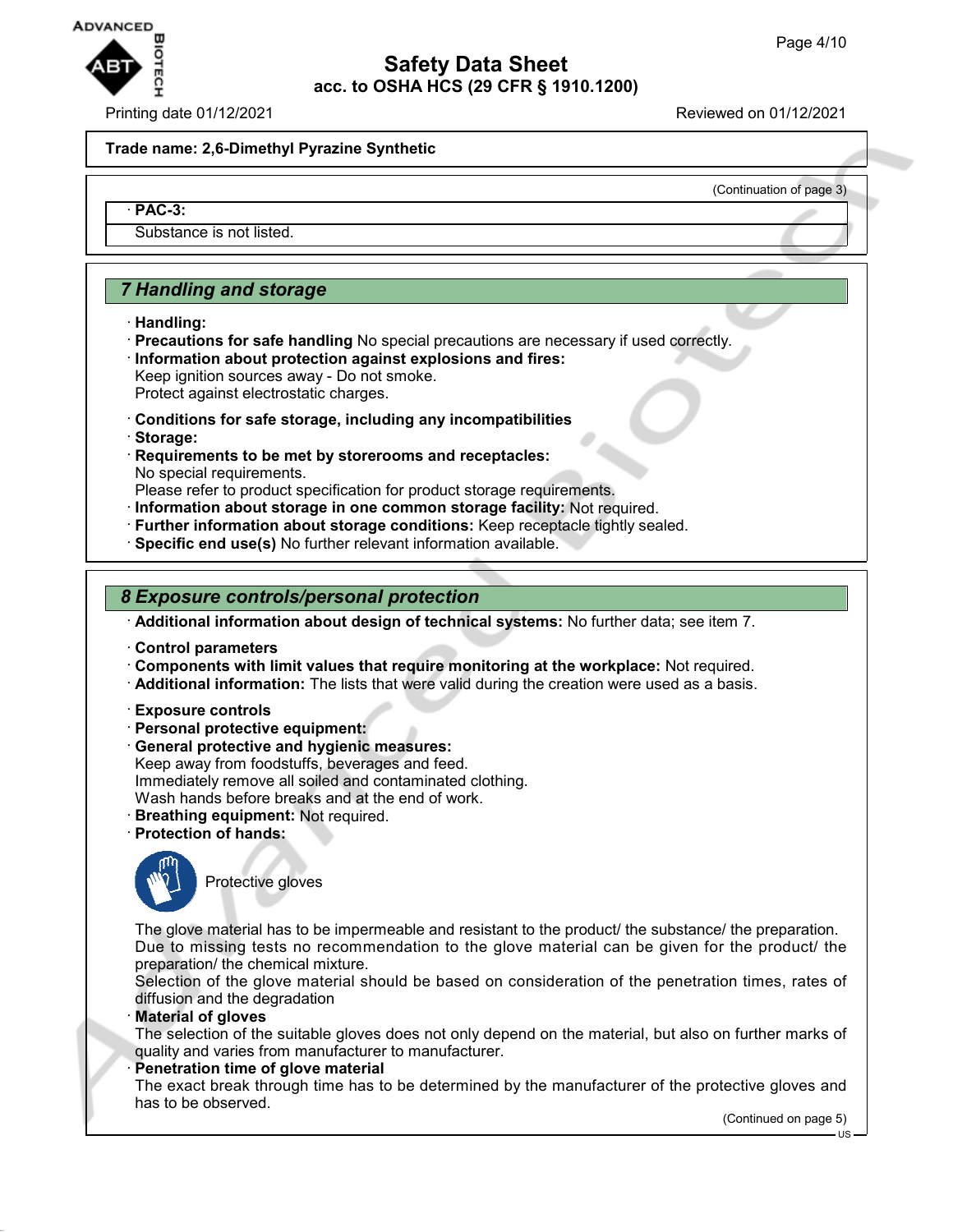

# **Safety Data Sheet acc. to OSHA HCS (29 CFR § 1910.1200) EXEMPTED**<br>
Page 5/10<br>
Printing date 01/12/2021<br>
Printing date 01/12/2021

#### **Trade name: 2,6-Dimethyl Pyrazine Synthetic**

(Continuation of page 4) · **Eye protection:** Tightly sealed goggles

| Information on basic physical and chemical properties      |                                    |
|------------------------------------------------------------|------------------------------------|
| <b>General Information</b>                                 | Molecular Weight: 108.14 g/mol     |
| · Appearance:                                              |                                    |
| Form:                                                      | Solid                              |
| Color:                                                     | According to product specification |
| · Odor:                                                    | According to product specification |
| Odor threshold:                                            | Not determined.                    |
| pH-value:                                                  | Not applicable.                    |
| Change in condition                                        |                                    |
| <b>Melting point/Melting range:</b>                        | 41-44 °C (105.8-111.2 °F)          |
| <b>Boiling point/Boiling range:</b>                        | 154 °C (309.2 °F)                  |
| · Flash point:                                             | 49 °C (120.2 °F)                   |
| · Flammability (solid, gaseous):                           | Flammable.                         |
| Decomposition temperature:                                 | Not determined.                    |
| · Auto igniting:                                           | Not determined.                    |
| Danger of explosion:                                       | Not determined.                    |
| <b>Explosion limits:</b>                                   |                                    |
| Lower:                                                     | Not determined.                    |
| Upper:                                                     | Not determined.                    |
| · Vapor pressure:                                          | Not applicable.                    |
| Density:                                                   | Not determined.                    |
| <b>Relative density</b>                                    | Not determined.                    |
| · Vapor density                                            | Not applicable.                    |
| <b>Evaporation rate</b>                                    | Not applicable.                    |
| Solubility in / Miscibility with                           |                                    |
| Water:                                                     | Slightly soluble.                  |
| · Partition coefficient (n-octanol/water): Not determined. |                                    |
| · Viscosity:                                               |                                    |
| Dynamic:                                                   | Not applicable.                    |
| <b>Kinematic:</b>                                          | Not applicable.                    |
| <b>VOC</b> content:                                        | 0.00%                              |
| Solids content:                                            | 100.0%                             |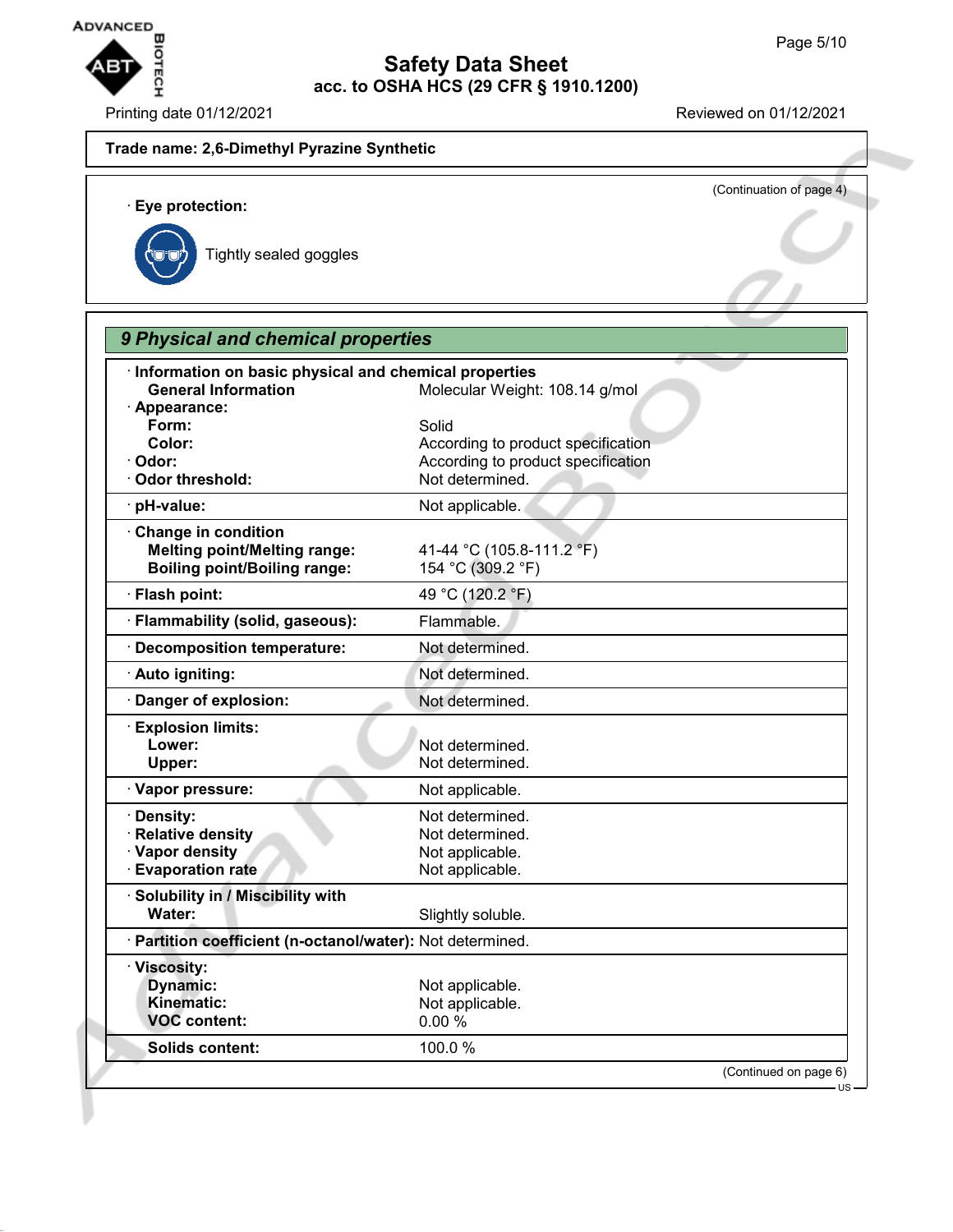

#### Printing date 01/12/2021 **Reviewed on 01/12/2021**

(Continuation of page 5)

#### **Trade name: 2,6-Dimethyl Pyrazine Synthetic**

· **Other information** No further relevant information available.

#### *10 Stability and reactivity*

- · **Reactivity** No further relevant information available.
- · **Chemical stability**
- · **Thermal decomposition / conditions to be avoided:**

No decomposition if used according to specifications.

- · **Possibility of hazardous reactions** No dangerous reactions known.
- · **Conditions to avoid** No further relevant information available.
- · **Incompatible materials:** No further relevant information available.
- · **Hazardous decomposition products:** No dangerous decomposition products known.

#### *11 Toxicological information*

- · **Information on toxicological effects**
- · **Acute toxicity:**

#### · **LD/LC50 values that are relevant for classification:**

### **ATE (Acute Toxicity Estimate)**

Oral | LD50 | 880 mg/kg (ATE)

#### **CAS: 108-50-9 2,6-Dimethylpyrazine**

Oral LD50 880 mg/kg (ATE)

880 mg/kg (rat)

#### · **Primary irritant effect:**

- · **on the skin:** No irritant effect.
- · **on the eye:** No irritating effect.
- · **Sensitization:** No sensitizing effects known.
- · **Additional toxicological information:**

· **Carcinogenic categories**

· **IARC (International Agency for Research on Cancer)**

Substance is not listed.

· **NTP (National Toxicology Program)**

Substance is not listed.

· **OSHA-Ca (Occupational Safety & Health Administration)**

Substance is not listed.

# *12 Ecological information*

#### · **Toxicity**

- · **Aquatic toxicity:** No further relevant information available.
- · **Persistence and degradability** No further relevant information available.
- · **Behavior in environmental systems:**
- · **Bioaccumulative potential** No further relevant information available.
- · **Mobility in soil** No further relevant information available.

(Continued on page 7)

US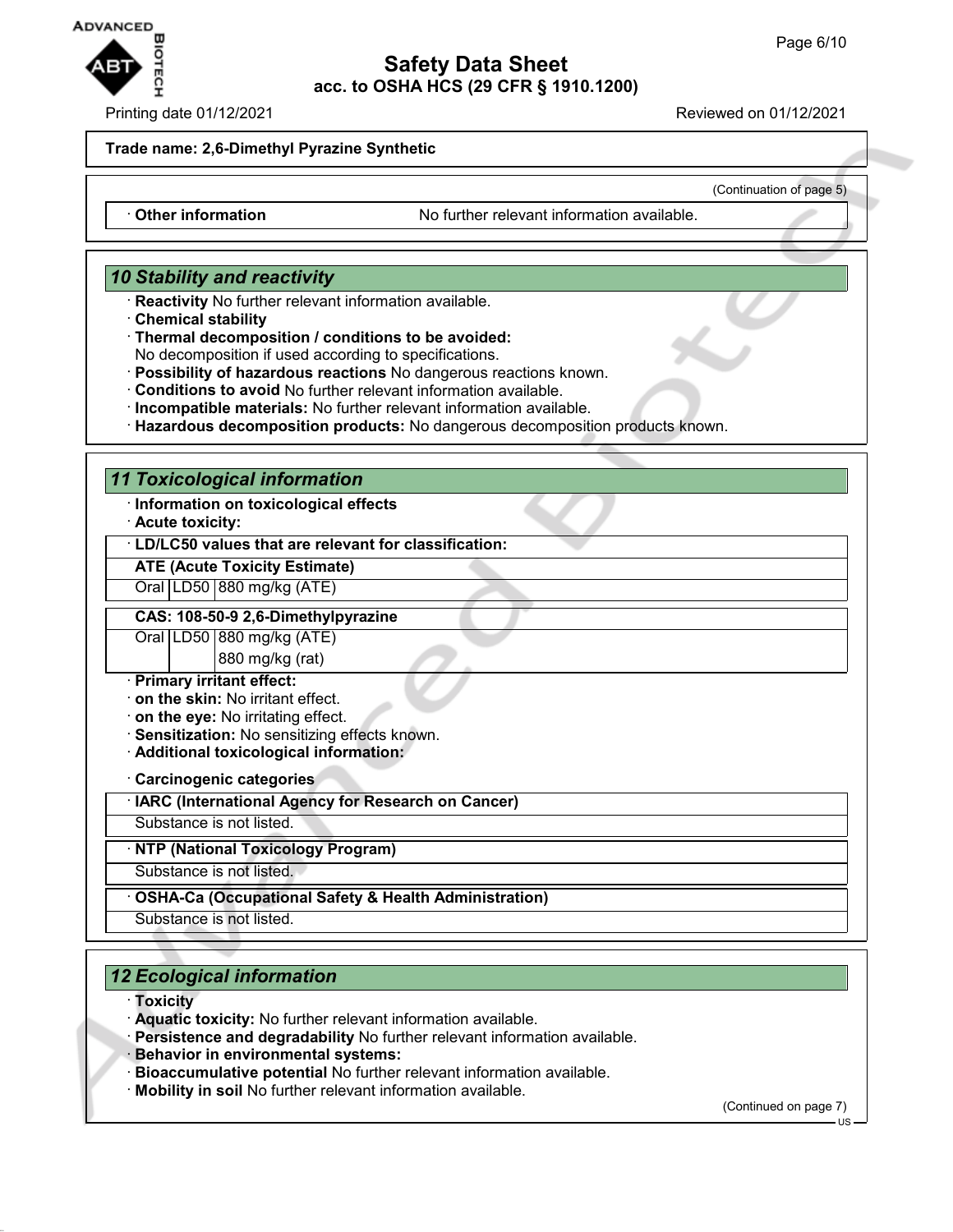

Printing date 01/12/2021 Reviewed on 01/12/2021

(Continuation of page 6)

#### **Trade name: 2,6-Dimethyl Pyrazine Synthetic**

· **Additional ecological information:**

- · **General notes:**
- Water hazard class 1 (Self-assessment): slightly hazardous for water

Do not allow undiluted product or large quantities of it to reach ground water, water course or sewage system.

- · **Results of PBT and vPvB assessment**
- · **PBT:** Not applicable.
- · **vPvB:** Not applicable.
- · **Other adverse effects** No further relevant information available.

#### *13 Disposal considerations*

- · **Waste treatment methods**
- · **Recommendation:**

Must not be disposed of together with household garbage. Do not allow product to reach sewage system.

- · **Uncleaned packagings:**
- · **Recommendation:** Disposal must be made according to official regulations.
- · **Recommended cleansing agent:** Water, if necessary with cleansing agents.

| <b>14 Transport information</b>                          |                                                                                                                             |
|----------------------------------------------------------|-----------------------------------------------------------------------------------------------------------------------------|
| · UN-Number<br>· DOT, IMDG, IATA                         | <b>UN1325</b>                                                                                                               |
| · UN proper shipping name<br>$\cdot$ DOT<br>· IMDG, IATA | Flammable solids, organic, n.o.s. (2,6-<br>Dimethylpyrazine)<br>FLAMMABLE SOLID, ORGANIC, N.O.S. (2,6-<br>Dimethylpyrazine) |
| · Transport hazard class(es)                             |                                                                                                                             |
| $\cdot$ DOT                                              |                                                                                                                             |
| · Class<br>· Label                                       | 4.1 Flammable solids, self-reactive substances and<br>solid desensitised explosives<br>4.1                                  |
| · IMDG, IATA                                             |                                                                                                                             |
|                                                          |                                                                                                                             |
| <b>Class</b>                                             | 4.1 Flammable solids, self-reactive substances and<br>solid desensitised explosives                                         |
| · Label                                                  | 4.1<br>(Continued on page 8)                                                                                                |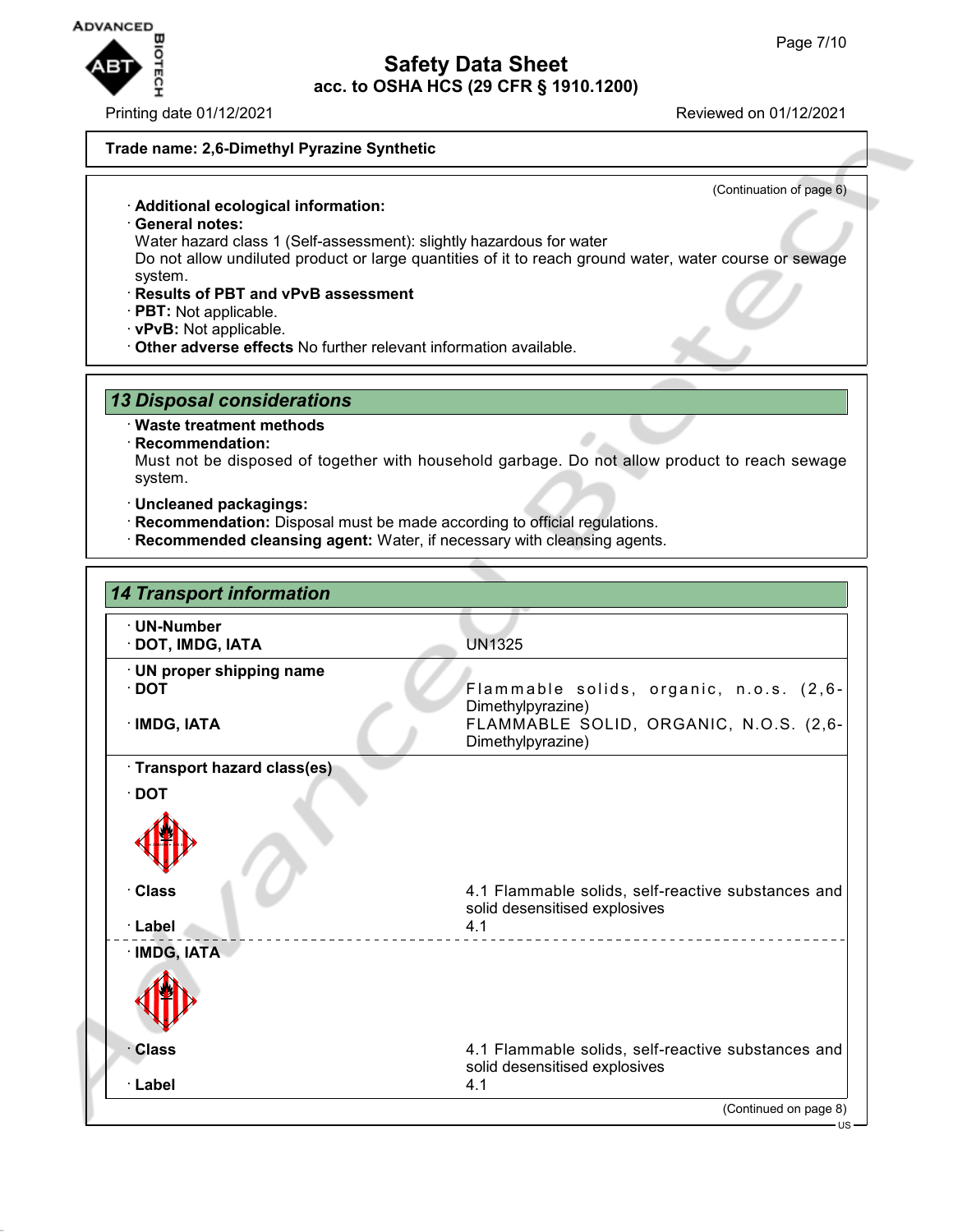

Printing date 01/12/2021 Reviewed on 01/12/2021

#### **Trade name: 2,6-Dimethyl Pyrazine Synthetic**

|                                                                                         | (Continuation of page 7)                                                                                                 |
|-----------------------------------------------------------------------------------------|--------------------------------------------------------------------------------------------------------------------------|
| · Packing group<br>· DOT, IMDG, IATA                                                    | Ш                                                                                                                        |
| · Environmental hazards:<br>· Marine pollutant:                                         | No                                                                                                                       |
| · Special precautions for user                                                          | Warning: Flammable solids, self-reactive substances<br>and solid desensitised explosives                                 |
| · Hazard identification number (Kemler code): 40<br>· EMS Number:<br>· Stowage Category | $F-A, S-G$<br>B                                                                                                          |
| Transport in bulk according to Annex II of<br>MARPOL73/78 and the IBC Code              | Not applicable.                                                                                                          |
| · Transport/Additional information:                                                     |                                                                                                                          |
| $\cdot$ DOT<br><b>Quantity limitations</b>                                              | On passenger aircraft/rail: 25 kg<br>On cargo aircraft only: 100 kg                                                      |
| ∙IMDG<br><b>Limited quantities (LQ)</b><br><b>Excepted quantities (EQ)</b>              | $5$ kg<br>Code: E1<br>Maximum net quantity per inner packaging: 30 g<br>Maximum net quantity per outer packaging: 1000 g |
| · UN "Model Regulation":                                                                | UN 1325 FLAMMABLE SOLID, ORGANIC, N.O.S.<br>(2,6-DIMETHYLPYRAZINE), 4.1, III                                             |

# *15 Regulatory information*

· **Safety, health and environmental regulations/legislation specific for the substance or mixture** · **Sara**

· **Section 355 (extremely hazardous substances):**

Substance is not listed.

· **Section 313 (Specific toxic chemical listings):**

Substance is not listed.

· **TSCA (Toxic Substances Control Act):**

ACTIVE

· **Hazardous Air Pollutants**

Substance is not listed.

· **Proposition 65**

· **Chemicals known to cause cancer:**

Substance is not listed.

· **Chemicals known to cause reproductive toxicity for females:**

Substance is not listed.

· **Chemicals known to cause reproductive toxicity for males:**

Substance is not listed.

(Continued on page 9)

US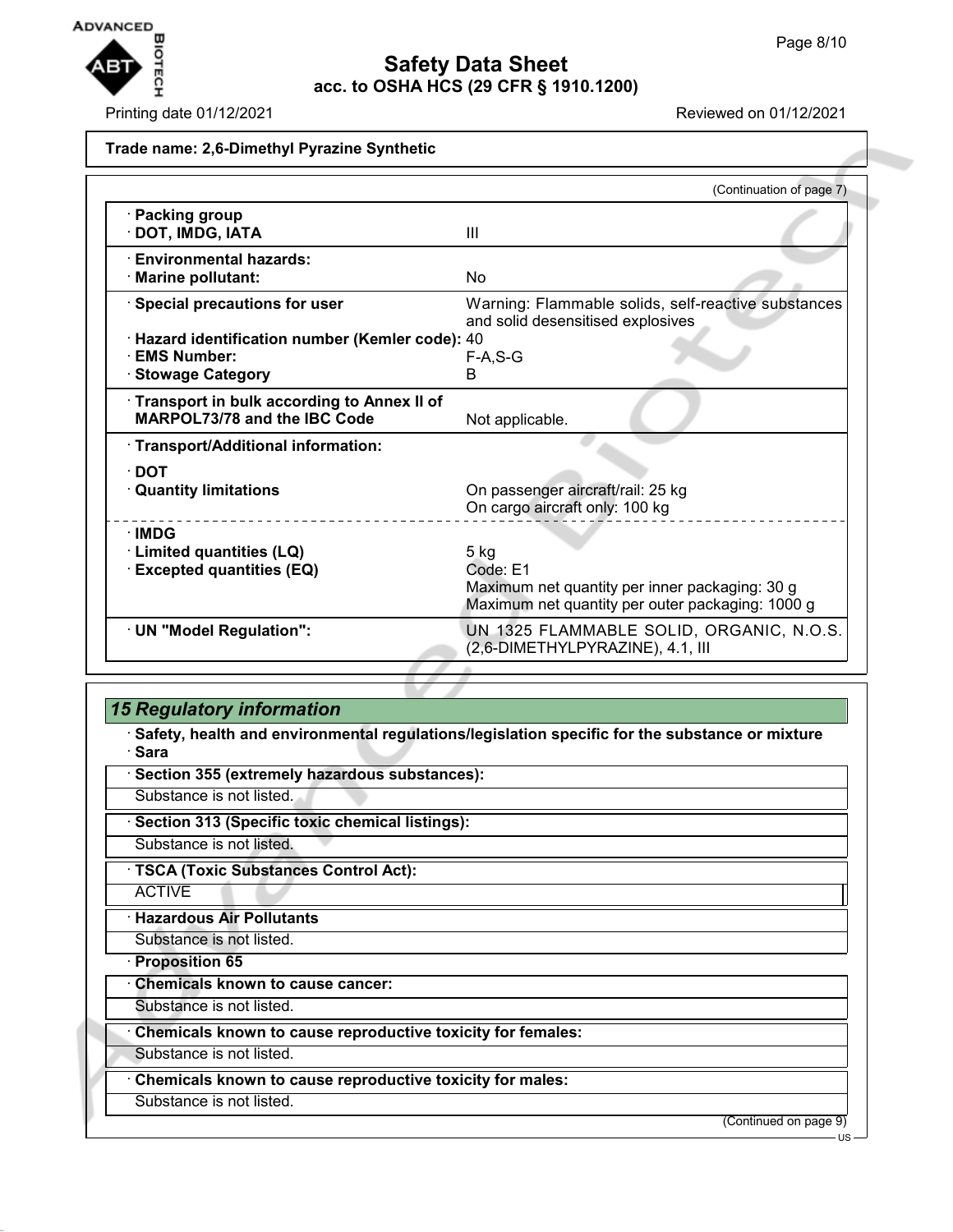

#### Printing date 01/12/2021 Reviewed on 01/12/2021

(Continuation of page 8)

#### **Trade name: 2,6-Dimethyl Pyrazine Synthetic**

#### · **Chemicals known to cause developmental toxicity:**

Substance is not listed.

#### · **Carcinogenic categories**

· **EPA (Environmental Protection Agency)**

Substance is not listed.

# · **TLV (Threshold Limit Value established by ACGIH)**

Substance is not listed.

#### · **NIOSH-Ca (National Institute for Occupational Safety and Health)**

Substance is not listed.

#### · **GHS label elements**

Pictograms on label shall be in the shape of a square set at a point and shall include a black hazard symbol on a white background with a red frame sufficiently wide to be clearly visible.

The substance is classified and labeled according to the Globally Harmonized System (GHS).

#### · **Hazard pictograms**



#### · **Signal word** Warning

#### · **Hazard-determining components of labeling:**

2,6-Dimethylpyrazine

# · **Hazard statements**

H226 Flammable liquid and vapor.

# H302 Harmful if swallowed.

#### · **Precautionary statements**

| P <sub>210</sub> | Keep away from heat/sparks/open flames/hot surfaces. - No smoking.                                                                                                                                                                          |
|------------------|---------------------------------------------------------------------------------------------------------------------------------------------------------------------------------------------------------------------------------------------|
| P <sub>241</sub> | Use explosion-proof electrical/ventilating/lighting/equipment.                                                                                                                                                                              |
| P <sub>280</sub> | Wear protective gloves/protective clothing/eye protection/face protection.                                                                                                                                                                  |
|                  | P303+P361+P353 If on skin (or hair): Take off immediately all contaminated clothing. Rinse skin with                                                                                                                                        |
|                  | water/shower.                                                                                                                                                                                                                               |
| P403+P235        | Store in a well-ventilated place. Keep cool.                                                                                                                                                                                                |
| P <sub>501</sub> | Dispose of contents/container in accordance with local/regional/national/international                                                                                                                                                      |
|                  | regulations.                                                                                                                                                                                                                                |
|                  | All contract and the contract of $\Lambda$ All contract $\Lambda$ of the $\Lambda$ contract of the contract of the contract of the contract of the contract of the contract of the contract of the contract of the contract of the contract |

· **Chemical safety assessment:** A Chemical Safety Assessment has not been carried out.

#### *16 Other information*

This information is based on our present knowledge. However, this shall not constitute a guarantee for any specific product features and shall not establish a legally valid contractual relationship.

- · **Department issuing SDS:** Product Safety Department
- · **Contact:**
- Product Safety Department
- productsafety@adv-bio.com
- · **Date of preparation / last revision** 01/12/2021 / -
- · **Abbreviations and acronyms:**

ADR: Accord relatif au transport international des marchandises dangereuses par route (European Agreement Concerning the International Carriage of Dangerous Goods by Road)

(Continued on page 10)